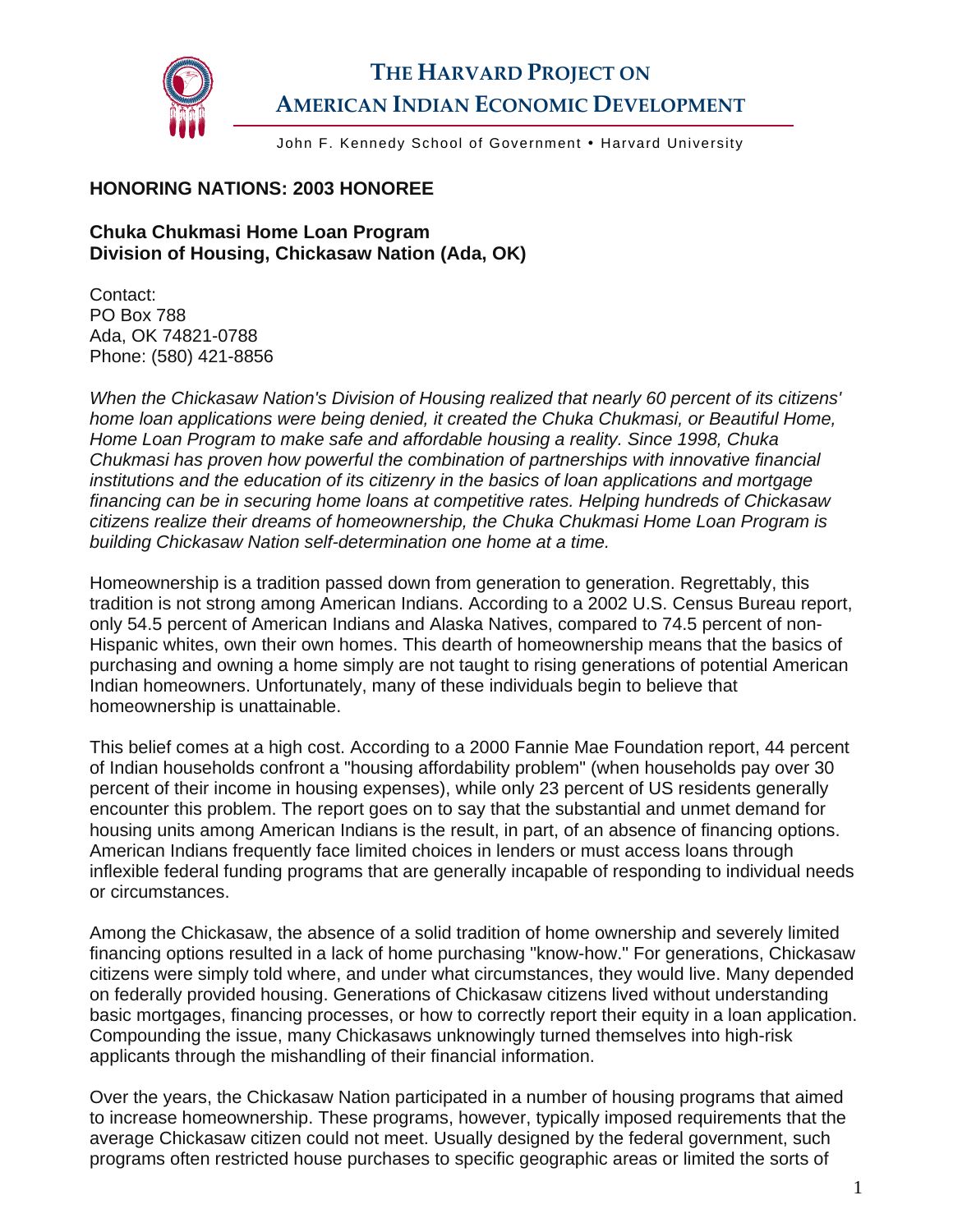houses available for purchase. They tended to impose narrow income guidelines and possessed little flexibility for dealing with individual circumstances. Very few programs made home ownership available to low-income or even higher-income families who faced significant expenses and were unable to make a down payment. Families with no credit histories or limited credit histories a sizable proportion of the population on many reservations and Indian communities were similarly disadvantaged. Despite these constraints, the Chickasaw Nation found that demand for housing programs remained high. Many Chickasaw citizens even waited from one to three years for Mutual Help housing opportunities. In the late 1990s, the Tribe realized that all of these factors translated into a discouraging statistic: nearly 60 percent of their citizens' home loan applications were being denied.

In 1998, the Chickasaw Nation's Division of Housing created the Chuka Chukmasi Home Loan Program to promote home ownership among its citizens. In its first year, Chuka Chukmasi negotiated partnerships with financial institutions such as PMI Mortgage Insurance Company to offer Chickasaw citizens living within the Tribe's geographical boundaries conventional, secondary home loans to cover the down payment and closing costs associated with a home purchase. The program was a near-immediate success, and by 2000, Chuka Chukmasi finalized one hundred loans on behalf of Chickasaw citizens.

This early success became the impetus for the program's further growth as the Division of Housing encouraged Chuka Chukmasi to respond to the needs of a large number of Chickasaw citizens considered high risk borrowers because of their limited or compromised credit histories. The Division recognized that although most Chickasaw citizens' credit problems complicated their loan application processes, these problems were not substantial enough to disqualify them as home loan borrowers. Committed to serving the needs of these individuals categorized as being high-risk, Chuka Chukmasi formed additional partnerships with First Mortgage of Oklahoma City and Fannie Mae in 2002. Since then, in collaboration with its partners, Chuka Chukmasi developed loan products designed expressly for Chickasaw homebuyers designated as high-risk.

Today, Chuka Chukmasi offers a variety of services including first and second mortgage processing and second mortgage loans. There are no income guidelines and these programs are available to Chickasaw citizens throughout the continental United States. Moreover, American Indians within the Chickasaw service area that do not have access to tribal loan programs of their own are also eligible to apply. Chuka Chukmasi's loans enable clients to purchase, renovate, or refinance homes. Primary home loans originate with First Mortgage while a tribal risk sharing agreement ensures that Chuka Chukmasi's clients are not priced out of the homeowners' market despite imperfect credit ratings. Chuka Chukmasi offers secondary loans at a competitive interest rate (e.g. 5 percent in 2003) to cover clients' down payments and closing costs, thus ensuring both the affordability of second mortgages to homebuyers and the availability of resources for future borrowers.

Through all of its programs, Chuka Chukmasi not only assists its clients in securing first and second home loans, but it also educates them about the home purchasing process. In 1998, Chuka Chukmasi facilitated the education of its clients through the Consumer Credit Counseling Service's phone lines. Convinced that education helped to increase and sustain homeownership, the Chickasaw Nation developed its own comprehensive home ownership course for potential homebuyers in 2000. The course covers loan applications, mortgage financing, predatory lending, and home maintenance. Chuka Chukmasi requires that every client take the course before the program's loan services become available to them. Chuka Chukmasi also offers post-purchase counseling to ensure that clients manage their mortgages successfully.

Chuka Chukmasi and its clients are succeeding. To date, Chuka Chukmasi and its lending partners have closed two hundred seventy three home loans providing \$19,304,253 in first mortgage loans to Chickasaw clients. Chuka Chukmasi also provided one hundred nineteen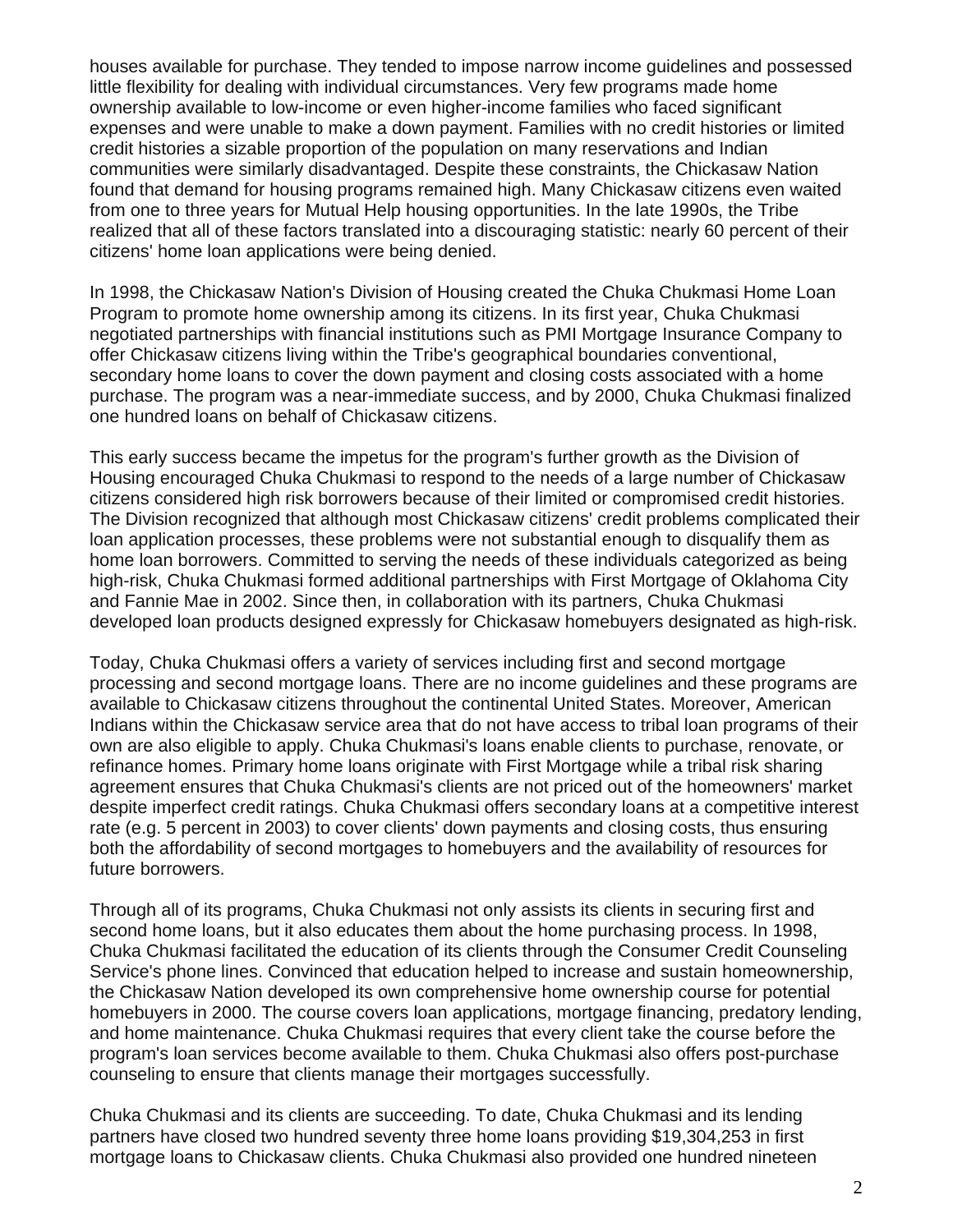down payment and closing cost assistance loans for a total of \$545,361. As the number of these loans increases, Chuka Chukmasi reinvests its growing interest revenues, thus perpetuating its financial health. As of 2003, in fact, Chuka Chukmasi was financially self-sustaining. Its revenues are remarkably reliable: Chuka Chukmasi borrowers 65 percent of whom are first time homeowners currently enjoy a zero default rate. This is itself a measure of the remarkable success of Chuka Chukmasi's home ownership seminars: since inception of the counseling program, it has offered sixty four seminars and issued six hundred one pre-homeownership counseling certificates.

Not surprisingly, Chuka Chukmasi received national recognition for its achievements. In 1999, Chuka Chukmasi received both the HUD Best Practice Award for its ground-breaking work on behalf of Native Americans, and the Social Compact Award, an award offered by the financial services industry that celebrates partnerships that promote successful investment in America 's urban and rural neighborhoods. In 2002, Fannie Mae honored the Chickasaw Nation on behalf of Chuka Chukmasi for forming the Partnership of the Year from the State of Oklahoma .

Three factors that contribute to the success of the Chuka Chukmasi Home Loan Program deserve particular attention. First, Chuka Chukmasi established partnerships with reliable and reputable financial institutions that deliberately make innovative business decisions. Chuka Chukmasi values innovation. And most of the Chickasaw citizens it serves are high-risk clients with needs that necessitate Chuka Chukmasi to develop creative loan products and services, find new ways of sharing risk, and identify new solutions for emerging problems. Its financial partners possess a commitment to innovation as serious as Chuka Chukmasi's own. Each willingly advances the inventive programs that Chuka Chukmasi proposes, as well as suggests other possible solutions. For example, these partners accept the Chickasaw Nation as a risk-sharing partner to secure its high-risk borrowers; they facilitate Chuka Chukmasi's automated loan process a process that removes human bias from loan decisions and demonstrates that if loan officers base lending decisions strictly on numbers, more Chickasaw citizens would qualify for loans. Further, these partners continue to eliminate bureaucratic barriers so Chuka Chukmasi can better serve its target population. In short, Chuka Chukmasi and its partnering financial institutions developed a mutually beneficial relationship that is changing their clients' lives for the better.

Second, Chuka Chukmasi rightly places great faith in the power of educating individual Chickasaw citizens about the home purchasing process. Chuka Chukmasi's homebuyer counseling program is a central feature of their success. Again, Chickasaw clients attend local seminars led by certified homebuyer counselors that include detailed discussions about the demands of homeownership, the loan process, family financial planning, and other relevant topics. To be eligible for a loan, each client must complete the course. Even Chickasaws living far beyond the Tribe's boundaries must study mailed seminar materials, discuss these materials with a Chuka Chukmasi homebuyer counselor, and then take a 35 question assessment over the phone. Chuka Chukmasi's staff proudly notes that counseling does not end when clients complete their pre-purchase counseling. Post-purchasing counseling helps clients maintain their investments and work through potential financial problems before they lead to delinquencies.

What the seminar requirements cannot capture, however, is the creativity and intensity of a counseling program that strives to do far more than simply tell clients how to get a loan. For instance, Chuka Chukmasi is as attentive to its counselors as it is to its clients. Homebuyer counselors (all citizens of the Chickasaw Nation) are certified through a rigorous and comprehensive training. Chuka Chukmasi learned that encouraging clients to talk with knowledgeable tribal representatives, rather than non-Chickasaw loan officers, increases clients' willingness to seek guidance about their concerns and desires. Clients are not only taught about the purchasing process, but learn financing terms, budgeting, and contract and investment maintenance. By facilitating financial literacy, Chuka Chukmasi strengthens the skills of individual